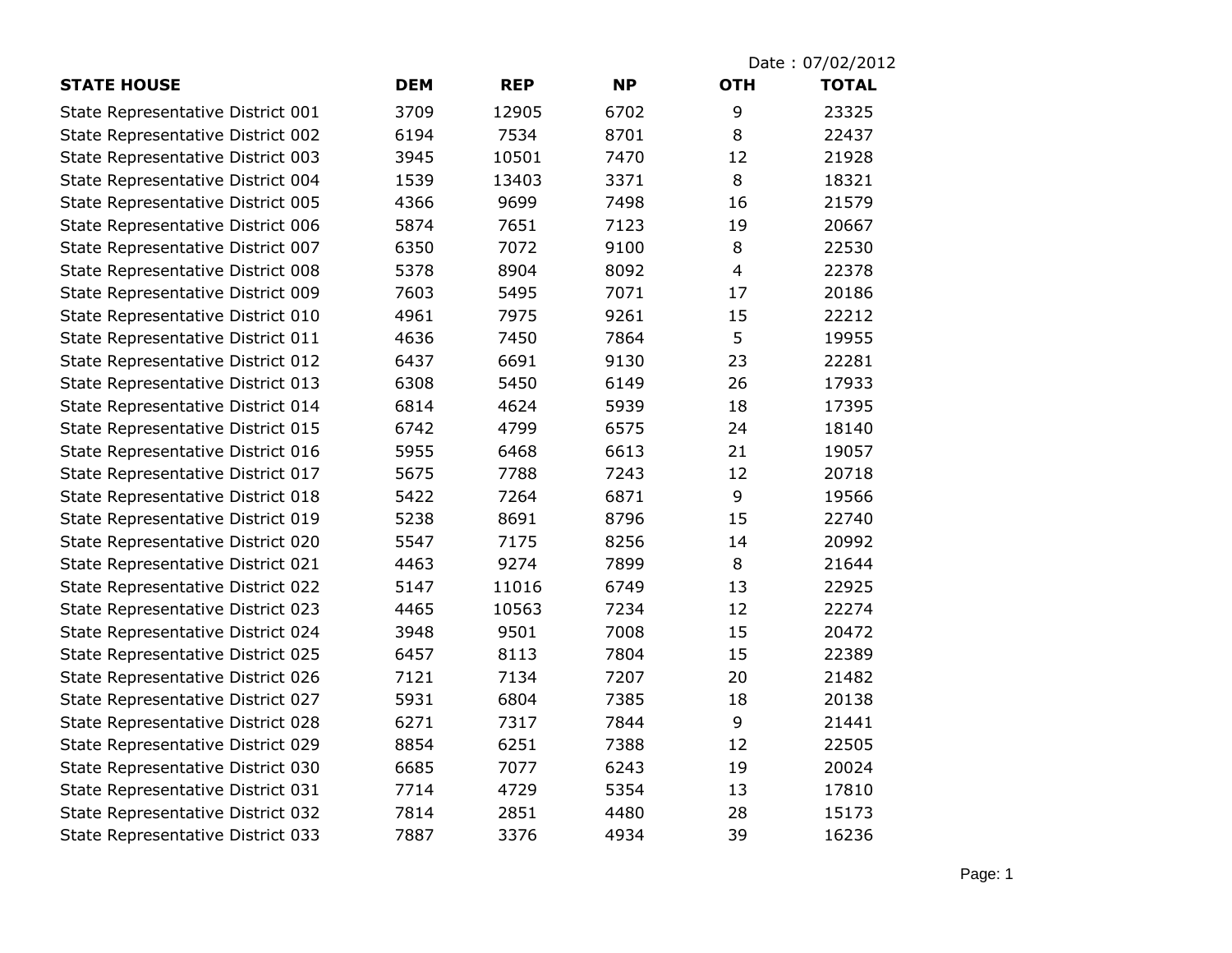| <b>STATE HOUSE</b>                | <b>DEM</b> | <b>REP</b> | <b>NP</b> | Date: 07/02/2012<br><b>TOTAL</b><br><b>OTH</b> |       |
|-----------------------------------|------------|------------|-----------|------------------------------------------------|-------|
|                                   |            |            |           |                                                |       |
| State Representative District 034 | 8573       | 3929       | 5426      | 51                                             | 17979 |
| State Representative District 035 | 7800       | 2343       | 4130      | 32                                             | 14305 |
| State Representative District 036 | 9547       | 5466       | 5703      | 37                                             | 20753 |
| State Representative District 037 | 5712       | 9025       | 6538      | 28                                             | 21303 |
| State Representative District 038 | 6510       | 6766       | 6085      | 23                                             | 19384 |
| State Representative District 039 | 5696       | 8856       | 6523      | 25                                             | 21100 |
| State Representative District 040 | 6679       | 8089       | 5858      | 21                                             | 20647 |
| State Representative District 041 | 10649      | 5443       | 5129      | 47                                             | 21268 |
| State Representative District 042 | 6788       | 7803       | 6187      | 31                                             | 20809 |
| State Representative District 043 | 7104       | 8406       | 5519      | 12                                             | 21041 |
| State Representative District 044 | 4758       | 8340       | 8764      | 11                                             | 21873 |
| State Representative District 045 | 7271       | 5527       | 8510      | 67                                             | 21375 |
| State Representative District 046 | 7047       | 5699       | 8440      | 84                                             | 21270 |
| State Representative District 047 | 6862       | 7058       | 8490      | 18                                             | 22428 |
| State Representative District 048 | 6359       | 7420       | 8286      | 14                                             | 22079 |
| State Representative District 049 | 5071       | 7551       | 8485      | 17                                             | 21124 |
| State Representative District 050 | 4366       | 9639       | 7526      | 16                                             | 21547 |
| State Representative District 051 | 5927       | 6703       | 8224      | 14                                             | 20868 |
| State Representative District 052 | 6784       | 5494       | 9148      | 8                                              | 21434 |
| State Representative District 053 | 7732       | 4920       | 9236      | 12                                             | 21900 |
| State Representative District 054 | 4476       | 8952       | 8120      | 9                                              | 21557 |
| State Representative District 055 | 5923       | 7002       | 7246      | 23                                             | 20194 |
| State Representative District 056 | 5402       | 7353       | 7986      | 6                                              | 20747 |
| State Representative District 057 | 7641       | 5906       | 8381      | 16                                             | 21944 |
| State Representative District 058 | 8410       | 4886       | 9420      | 13                                             | 22729 |
| State Representative District 059 | 6057       | 5673       | 7883      | 48                                             | 19661 |
| State Representative District 060 | 6257       | 7509       | 8345      | 18                                             | 22129 |
| State Representative District 061 | 7339       | 4339       | 7560      | $\overline{7}$                                 | 19245 |
| State Representative District 062 | 9465       | 2638       | 7157      | 13                                             | 19273 |
| State Representative District 063 | 5424       | 6924       | 9871      | 12                                             | 22231 |
| State Representative District 064 | 6089       | 4892       | 8461      | 10                                             | 19452 |
| State Representative District 065 | 9487       | 5079       | 7073      | 37                                             | 21676 |
| State Representative District 066 | 7697       | 6616       | 7813      | 30                                             | 22156 |